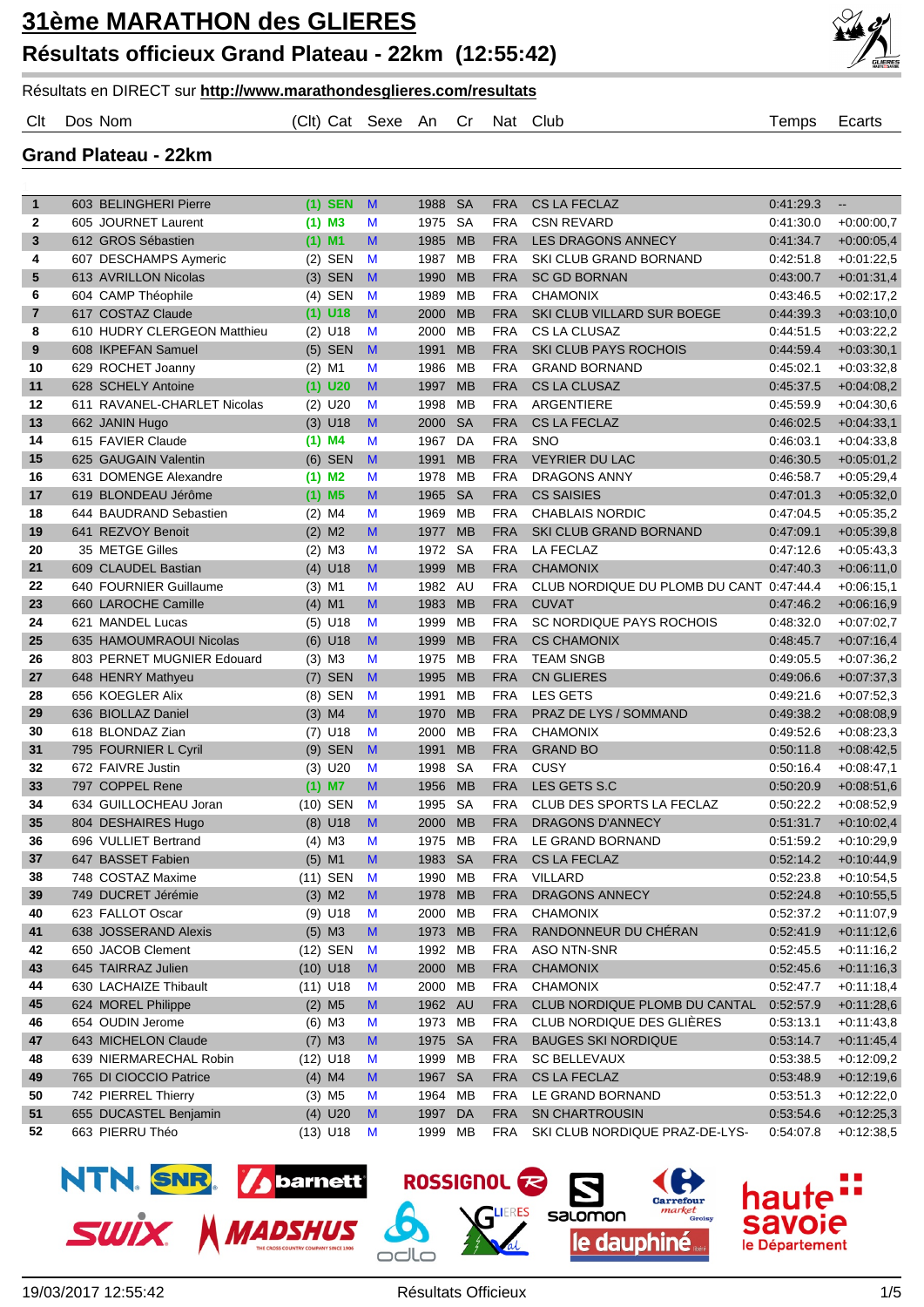## **31ème MARATHON des GLIERES Résultats officieux Grand Plateau - 22km (12:55:42)**



| Clt | Dos Nom                 | (Clt) Cat            | Sexe               | An      | Cr         | Nat        | Club                        | Temps     | Ecarts       |
|-----|-------------------------|----------------------|--------------------|---------|------------|------------|-----------------------------|-----------|--------------|
| 53  | 787 LANCHAIS Emmanuel   | $(5)$ M4             | M                  | 1971    | <b>SA</b>  | <b>FRA</b> | <b>LA FÉCLAZ</b>            | 0:54:09.8 | $+0.12:40.5$ |
| 54  | 652 GAUTHIER Luc        | $(6)$ M1             | M                  | 1984    | <b>MB</b>  | <b>FRA</b> | ASO NTN-SNR ROULEMENTS      | 0:54:29.7 | $+0.13:00,4$ |
| 55  | 633 MICHELON Delphine   | $(1)$ M2             | F                  | 1978    | <b>SA</b>  | <b>FRA</b> | <b>BAUGES SKI NORDIQUE</b>  | 0:54:46.4 | $+0:13:17,1$ |
| 56  | 632 MIRETTI Pierre      | $(5)$ U20            | M                  | 1998    | МB         | <b>FRA</b> | <b>CHAMONIX</b>             | 0:55:17.7 | $+0.13:48,4$ |
| 57  | 606 LAZZAROTTO Juliette | $(1)$ SEN            | F                  | 1992    | <b>MJ</b>  | <b>FRA</b> | <b>HAUT-JURA SKI</b>        | 0:55:31.0 | $+0:14:01,7$ |
| 58  | 774 ROUSSET Pierre      | $(8)$ M3             | M                  | 1976    | <b>SA</b>  | <b>FRA</b> | AIX LES BAINS               | 0:55:38.9 | $+0.14:09,6$ |
| 59  | 776 COSSON Josselin     | $(6)$ U20            | M                  | 1997    | <b>MB</b>  | <b>FRA</b> | <b>LES DRAGONS D'ANNECY</b> | 0:55:55.8 | $+0.14:26,5$ |
| 60  | 783 MOREL Jeremie       | $(14)$ U18           | M                  | 1999    | МB         | <b>FRA</b> | SKI CLUB BELLEVAUX          | 0.56:14.8 | $+0.14:45,5$ |
| 61  | 669 CLAUDE Edouard      | $(15)$ U18           | $\mathbf{M}$       | 2000    | <b>MB</b>  | <b>FRA</b> | <b>RANDO CHERAN</b>         | 0:56:19.9 | $+0.14.50,6$ |
| 62  | 750 AUBRY Eric          | $(6)$ M4             | M                  | 1968    | <b>SA</b>  | <b>FRA</b> | <b>CS FECLAZ</b>            | 0.56:45.9 | $+0.15:16,6$ |
| 63  | 700 PÉRILLAT Julien     | $(4)$ M2             | M                  | 1981    | <b>MB</b>  | <b>FRA</b> | LE GAND BORNAND             | 0:56:57.5 | $+0.15:28,2$ |
| 64  | 657 DUCRUET Nicolas     | $(5)$ M2             | M                  | 1978    | <b>MB</b>  | <b>FRA</b> | DRAGONS D ANNECY            | 0:56:58.7 | $+0.15:29,4$ |
| 65  | 646 BRASSINE Guy        | $(1)$ M6             | M                  | 1959    | <b>AU</b>  | <b>FRA</b> | CN PLOMB DU CANTAL          | 0:57:09.0 | $+0.15:39.7$ |
| 66  | 807 BALME Cyril         | (13) SEN             | M                  | 1990    | <b>MB</b>  | <b>FRA</b> | TRAILERS DES ARAVIS         | 0:57:10.1 | $+0.15:40,8$ |
| 67  | 760 KOEGLER Bruno       | $(2)$ M6             | M                  | 1957    | <b>MB</b>  | <b>FRA</b> | LES GETS S.C                | 0:57:13.9 | $+0.15:44,6$ |
| 68  | 688 COINTEPAS Sullivan  | $(16)$ U18           | M                  | 2000    | МB         | <b>FRA</b> | <b>CNG</b>                  | 0.57:18.8 | $+0.15:49,5$ |
| 69  | 637 BIJU-DUVAL Titouan  | $(17)$ U18           | M                  | 1999    | <b>DA</b>  | <b>FRA</b> | <b>GUC GRENOBLE SKI</b>     | 0:57:29.8 | $+0.16:00,5$ |
| 70  | 756 TOCHON Laurent      | $(7)$ M4             | M                  | 1967    | <b>MB</b>  | <b>FRA</b> | <b>SC PAYS-ROCHOIS</b>      | 0:57:33.5 | $+0.16:04,2$ |
| 71  | 782 BOIRON Mathieu      | $(18)$ U18           | M                  | 1999    | <b>MB</b>  | <b>FRA</b> | <b>RANDO CHERAN</b>         | 0.57:39.0 | $+0.16.09,7$ |
| 72  | 671 PERRIN Jules        | $(19)$ U18           | M                  | 2000    | <b>MB</b>  | <b>FRA</b> | <b>CS MEGEVE</b>            | 0:57:41.3 | $+0.16:12,0$ |
| 73  | 602 PIERREL Margaux     | $(1)$ U20            | F                  | 1998    | <b>MB</b>  | <b>FRA</b> | <b>GRAND-BORNAND</b>        | 0.57:46.9 | $+0.16:17,6$ |
| 74  | 713 MANGERET Norman     | $(6)$ M2             | M                  | 1981    | DA         | <b>FRA</b> | SKI NORDIQUE CHARTROUSIN    | 0:57:50.9 | $+0.16:21,6$ |
| 75  | 676 MUNIER Philippe     | $(3)$ M6             | M                  | 1961    | <b>MB</b>  | <b>FRA</b> |                             | 0:58:06.2 | $+0.16.36,9$ |
| 76  | 806 RIGAUT Jean xavier  | <b>SEN</b><br>(14)   | M                  | 1989    | <b>MB</b>  | <b>FRA</b> | MAIRIE ANNECY               | 0.58:43.8 | $+0.17:14,5$ |
| 77  | 716 LUME Patrick        | $(4)$ M <sub>5</sub> | M                  | 1962    | <b>MB</b>  | <b>FRA</b> | <b>VIEUGY</b>               | 0:58:49.2 | $+0.17:19,9$ |
| 78  | 651 MARTY Pierre        | $(1)$ M9             | M                  | 1946    | DA         | <b>FRA</b> | <b>SNB CHAMROUS</b>         | 0.59:02.1 | $+0.17:32,8$ |
| 79  | 620 LUTZ Margot         | $(1)$ U18            | F                  | 2000    | <b>MB</b>  | <b>FRA</b> | <b>LES DRAGONS</b>          | 0:59:02.3 | $+0:17:33,0$ |
| 80  | 779 TAFFIN Francois     | $(4)$ M6             | M                  | 1958    | <b>SA</b>  | <b>FRA</b> | <b>MACOT LA PLAGNE</b>      | 0:59:15.6 | $+0.17:46,3$ |
| 81  | 785 CLAUDE Antonin      | $(7)$ U20            | M                  | 1998    | <b>MB</b>  | <b>FRA</b> | <b>CUSY</b>                 | 0:59:20.8 | $+0:17:51,5$ |
| 82  | 681 LE DIOURON Cedric   | $(7)$ M2             | M                  | 1980    | МB         | <b>FRA</b> | <b>GGB</b>                  | 0:59:30.8 | $+0.18:01,5$ |
| 83  | 659 CALANDRY Christophe | $(5)$ M <sub>5</sub> | M                  | 1964    | <b>MB</b>  | <b>FRA</b> | <b>DRAGON ANNECY</b>        | 0:59:31.8 | $+0.18:02,5$ |
| 84  | 744 POUZADOUX Pierre    | $(6)$ M <sub>5</sub> | M                  | 1965    | <b>SA</b>  | <b>FRA</b> | <b>CESN REVARD</b>          | 1:00:03.2 | $+0.18:33.9$ |
| 85  | 715 ARVIER Jean-yves    | $(5)$ M6             | M                  | 1957    | <b>MB</b>  | <b>FRA</b> | <b>SALLANCHES</b>           | 1:00:04.8 | $+0.18.35,5$ |
| 86  | 616 MICHAUD Julie       | $(2)$ U18            | F                  | 1999    | <b>MB</b>  | <b>FRA</b> | <b>CHAMONIX</b>             | 1:00:14.6 | $+0.18:45,3$ |
| 87  | 771 CADET Stephane      | $(9)$ M3             | M                  | 1973    | <b>MB</b>  | <b>FRA</b> | <b>SKI CLUB EVIRES</b>      | 1:00:15.2 | $+0.18:45,9$ |
| 88  | 790 FOULAZ Jacques      | $(1)$ M8             | M                  | 1949    | <b>MB</b>  | <b>FRA</b> | ST PIERRE EN FAUCIGNY       | 1:00:27.5 | $+0.18.58,2$ |
| 89  | 689 VEDOVATI Serge      | $(6)$ M6             | M                  | 1961    | IF         | <b>FRA</b> | <b>MONTESSON</b>            | 1:00:41.2 | $+0.19:11.9$ |
| 90  | 809 SAYSSAC Laurent     | $(8)$ M4             | M                  | 1967 MB |            | <b>FRA</b> | <b>CHAMONIX</b>             | 1:00:42.5 | $+0.19:13,2$ |
| 91  | 786 HOFFMANN Axel       | $(20)$ U18           | M                  | 2000    | <b>MB</b>  | <b>FRA</b> | <b>DRAGONS ANNY</b>         | 1:00:54.4 | $+0:19:25,1$ |
| 92  | 711 SEGAY Philippe      | $(7)$ M5             | M                  | 1965    | MB         | <b>FRA</b> | RANDONNEURS CHERAN          | 1:01:38.1 | $+0.20:08,8$ |
| 93  | 614 JOMIER Anaëlle      | $(3)$ U18            | F                  | 1999    | <b>MB</b>  | <b>FRA</b> | <b>DRAGON ANNECY</b>        | 1:01:41.9 | $+0:20:12,6$ |
| 94  | 693 MAHIEU Francois     | $(8)$ M <sub>5</sub> | M                  | 1962    | МB         | <b>FRA</b> | <b>SC TETE NOIRE</b>        | 1:02:12.4 | $+0.20:43,1$ |
| 95  | 718 LOPEZ Tanguy        | $(21)$ U18           | M                  | 2000    | <b>SA</b>  | <b>FRA</b> | <b>BAUGES SKI NORDIQUE</b>  | 1:02:21.4 | $+0:20:52,1$ |
| 96  | 736 GROS Stephane       | $(9)$ M4             | M                  | 1970    | MB         | <b>FRA</b> | LES GETS SKI COMPETITION    | 1:02:23.3 | $+0.20.54,0$ |
| 97  | 675 TOCHON Aurélien     | $(22)$ U18           | M                  | 2000    | <b>MB</b>  | <b>FRA</b> | LES DIOTS DE LA GLISSE      | 1:02:28.8 | $+0.20.59,5$ |
| 98  | 754 POLLET Joseph       | $(2)$ M7             | M                  | 1954    | MB         | <b>FRA</b> | LA CLUSAZ                   | 1:03:09.3 | $+0.21:40,0$ |
| 99  | 687 MERMIER Damien      | $(10)$ M4            | $\mathsf{M}% _{0}$ | 1971    | <b>MB</b>  | <b>FRA</b> | DRAGON ANNECY               | 1:03:12.2 | $+0.21:42,9$ |
| 100 | 801 ULRICH Tim          | $(7)$ M1             | M                  | 1983    | MB         | <b>FRA</b> | LES DRAGONS D'ANNECY        | 1:03:16.1 | $+0.21:46,7$ |
| 101 | 728 MOINE Jules         | $(23)$ U18           | M                  | 1999    | <b>MB</b>  | <b>FRA</b> | CLUB NORDIC GLIÈRES         | 1:03:38.2 | $+0.22:08,9$ |
| 102 | 796 GUIGONNET Bernard   | $(7)$ M6             | M                  | 1959    | SA         | <b>FRA</b> | <b>LES MENUIRES</b>         | 1:03:40.5 | $+0.22:11,2$ |
| 103 | 735 SCHAEFER Marc       | $(3)$ M7             | M                  | 1954    | <b>SA</b>  | <b>FRA</b> | <b>SC PRALOGNAN</b>         | 1:03:41.1 | $+0.22:11,8$ |
| 104 | 692 BOCH Thomas         | $(15)$ SEN           | M                  | 1991    | МB         | <b>FRA</b> | <b>SEYNOD</b>               | 1:03:47.3 | $+0.22:18,0$ |
| 105 | 661 BAILLY Samuel       | $(10)$ M3            | M                  | 1975    | LY         | <b>FRA</b> | <b>VENISSIEUX</b>           | 1:03:56.0 | $+0.22:26,7$ |
| 106 | 816 MOLLARD Cedric      | $(11)$ M3            | M                  | 1976    | SA         | <b>FRA</b> |                             | 1:03:56.4 | $+0.22:27,1$ |
| 107 | 678 PONTONNIER Adrien   | $(8)$ M1             | M                  | 1986    | <b>MB</b>  | <b>FRA</b> | EAA LA FOULÉE D'ANNEMASSE   | 1:04:09.2 | $+0.22:39,9$ |
| 108 | 758 SMELY Franziska     | $(2)$ SEN            | F                  | 1991    | <b>ETR</b> | DEU        | <b>HBAR RACING</b>          | 1:04:40.2 | $+0.23:10,9$ |
| 109 | 626 JOHNSTON Charlotte  | $(4)$ U18            | F                  | 2000    | <b>MB</b>  | <b>FRA</b> | DRAGONS ANNY                | 1:04:46.5 | $+0.23:17,2$ |

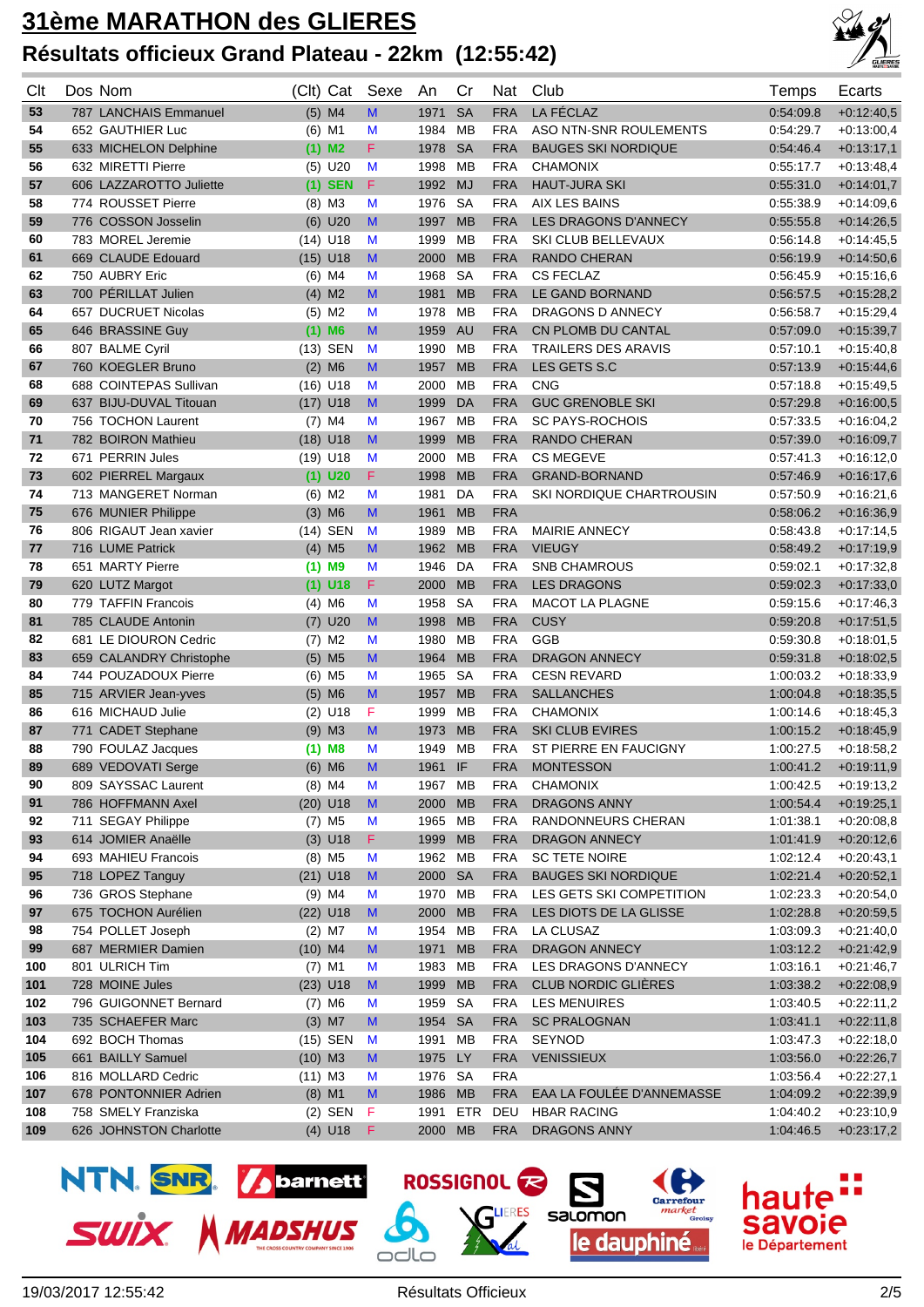## **31ème MARATHON des GLIERES Résultats officieux Grand Plateau - 22km (12:55:42)**



| Clt | Dos Nom                         | (Clt) Cat             |                      | Sexe                                                                                  | An      | Cr         | Nat        | Club                          | Temps     | Ecarts       |
|-----|---------------------------------|-----------------------|----------------------|---------------------------------------------------------------------------------------|---------|------------|------------|-------------------------------|-----------|--------------|
| 110 | 793 MARCHETTI Simone            |                       | $(8)$ U20            | M                                                                                     | 1998    | <b>ETR</b> | <b>ITA</b> | <b>SCI CLUB LEVANNA</b>       | 1:05:28.8 | $+0.23:59,5$ |
| 111 | 780 BIBOLLET RUCHE Xavier       | $(11)$ M4             |                      | M                                                                                     | 1970    | <b>MB</b>  | <b>FRA</b> | RANDO CHERAN                  | 1:05:34.7 | $+0.24:05,4$ |
| 112 | 812 MILLOT Pascal               |                       | $(8)$ M6             | M                                                                                     | 1959    | <b>SA</b>  | <b>FRA</b> | <b>CN REVARD</b>              | 1:05:41.3 | $+0:24:12,0$ |
| 113 | 770 MARQUETTE Gilles            |                       | $(9)$ M <sub>5</sub> | M                                                                                     | 1964    | <b>SA</b>  | <b>FRA</b> | <b>CN REVARD</b>              | 1:06:07.1 | $+0:24:37,8$ |
| 114 | 768 RIGAUT Jean-luc             |                       | $(9)$ M6             | M                                                                                     | 1959    | MB         | <b>FRA</b> | <b>MAIRIE ANNECY</b>          | 1:06:10.7 | $+0.24:41,4$ |
| 115 | 724 KERVRAN Laurent             | $(12)$ M4             |                      | M                                                                                     | 1970    | DA         | <b>FRA</b> | <b>SN CHARTROUSIN</b>         | 1:06:20.5 | $+0.24.51,2$ |
| 116 | 723 SAULNIER Nikola             | $(9)$ M1              |                      | M                                                                                     | 1986    | <b>MB</b>  | <b>FRA</b> | <b>DRAGONS ANNECY</b>         | 1:06:21.2 | $+0.24:51,9$ |
| 117 | 733 LETOUQ Frederic             | $(10)$ M <sub>5</sub> |                      | M                                                                                     | 1964    | <b>MB</b>  | <b>FRA</b> | SKI CLUB NORDIQUE PRAZ DE LYS | 1:06:23.0 | $+0.24:53,7$ |
| 118 | 762 BOUVIER Georges             | $(4)$ M7              |                      | M                                                                                     | 1956    | МB         | <b>FRA</b> | <b>BOGÈVE</b>                 | 1:06:33.0 | $+0.25:03,7$ |
| 119 | 704 BETRIX Gerald               |                       | $(16)$ SEN           | $\mathbf{M}$                                                                          | 1989    | <b>MB</b>  | <b>FRA</b> |                               | 1:06:41.7 | $+0.25:12,4$ |
| 119 | 811 LUGUET Christophe           | $(12)$ M3             |                      | M                                                                                     | 1972    | МB         | <b>FRA</b> |                               | 1:06:41.7 | $+0.25:12,4$ |
| 121 | 683 MONIN Didier                | $(10)$ M6             |                      | M                                                                                     | 1960    | DA         | <b>FRA</b> | SKI NORDIQUE CHARTROUSIN      | 1:07:04.8 | $+0.25:35,5$ |
| 122 | 729 MARQUET Michael             | $(10)$ M1             |                      | M                                                                                     | 1982    | <b>MB</b>  | <b>FRA</b> | <b>BOEGE</b>                  | 1:07:08.9 | $+0.25:39,6$ |
| 123 | 734 LE FUR Remi                 | $(13)$ M4             |                      | M                                                                                     | 1970    | <b>MB</b>  | <b>FRA</b> | <b>ENTREMONT</b>              | 1:07:18.2 | $+0.25:48,9$ |
| 124 | 775 BARRACHIN Jean-yves         | $(11)$ M6             |                      | M                                                                                     | 1961    | <b>MB</b>  | <b>FRA</b> | <b>CAF THONES</b>             | 1:07:32.6 | $+0.26:03,3$ |
| 125 | 708 PELISSON Marc               | $(12)$ M6             |                      | M                                                                                     | 1961    | LY         | <b>FRA</b> | <b>USCB</b>                   | 1:07:45.6 | $+0.26:16,3$ |
| 126 | 763 JEUNET Didier               | $(13)$ M6             |                      | M                                                                                     | 1957    | MJ         | <b>FRA</b> | <b>CRAN GEVRIER</b>           | 1:08:28.8 | $+0.26.59,5$ |
| 127 | 627 MARIN-PACHE Licia           |                       | $(5)$ U18            | F                                                                                     | 2000    | <b>MB</b>  | <b>FRA</b> | <b>LES DRAGONS D'ANNECY</b>   | 1:08:52.1 | $+0:27:22,8$ |
| 128 | 788 MARTIN Charles              | $(14)$ M6             |                      | M                                                                                     | 1959    | <b>MB</b>  | <b>FRA</b> | <b>CUB NORDIC DES GLIERES</b> | 1:08:52.7 | $+0.27:23,4$ |
| 129 | 767 BOUCHET Lois                |                       | $(9)$ U20            | M                                                                                     | 1998    | OU         | <b>FRA</b> | <b>SAINT VARENT</b>           | 1:09:02.4 | $+0:27:33,1$ |
| 130 | 753 FAVARETTO Stephane          | $(14)$ M4             |                      | M                                                                                     | 1970    | МB         | <b>FRA</b> | RANDO CHERAN                  | 1:09:35.8 | $+0.28:06,5$ |
| 131 | 622 SAYSSAC Léana               |                       | $(6)$ U18            | F                                                                                     | 2000    | <b>MB</b>  | <b>FRA</b> | SKI DE FOND DE CHAMONIX       | 1:09:36.3 | $+0.28:07,0$ |
| 132 | 727 ROSSIGNOL Bernard           | $(15)$ M6             |                      | M                                                                                     | 1961    | <b>SA</b>  | <b>FRA</b> | <b>MYANS</b>                  | 1:09:47.9 | $+0.28:18,6$ |
| 133 | 743 VERMET Eric                 | $(11)$ M <sub>5</sub> |                      | M                                                                                     | 1962    | <b>MB</b>  | <b>FRA</b> | <b>EPAGNY</b>                 | 1:09:51.6 | $+0:28:22,3$ |
| 134 | 686 BETEMPS Philippe            | $(13)$ M3             |                      | M                                                                                     | 1972    | <b>MB</b>  | <b>FRA</b> | DRAGONS ANNECY                | 1:10:05.9 | $+0.28:36,6$ |
| 135 | 739 CANARD Philippe             | $(16)$ M6             |                      | M                                                                                     | 1960    | <b>MJ</b>  | <b>FRA</b> | ENTRE-DEUX-MONTS              | 1:10:41.1 | $+0.29:11,8$ |
| 136 | 740 DOBERVA Laurent             | $(12)$ M <sub>5</sub> |                      | M                                                                                     | 1966    | МB         | <b>FRA</b> | AASO NTN SNR                  | 1:11:43.5 | $+0.30:14,2$ |
| 137 | 799 GUILLERMIN Jean-marie       |                       | $(17)$ SEN           | $\mathbf{M}$                                                                          | 1989    | DA         | <b>FRA</b> | <b>USSE ST EGREVE</b>         | 1:12:09.7 | $+0.30:40,4$ |
| 138 | 717 ETIEVANT Jérôme             | $(14)$ M3             |                      | M                                                                                     | 1973    | <b>MB</b>  | <b>FRA</b> | <b>ANDILLY</b>                | 1:12:13.9 | $+0.30:44,6$ |
| 139 | 670 COMBY Jean yves             |                       | $(5)$ M7             | M                                                                                     | 1952    | <b>MJ</b>  | <b>FRA</b> | <b>LA PESSE</b>               | 1:12:18.9 | $+0.30:49,6$ |
| 140 | 691 DEVILLE-CAVELLIN Elodie     |                       | $(3)$ SEN            | F                                                                                     | 1991    | DA         | <b>FRA</b> | <b>GUC</b>                    | 1:12:24.1 | $+0.30.54,8$ |
| 141 | 764 GOY Stephane                | $(13)$ M <sub>5</sub> |                      | M                                                                                     | 1965    | <b>MB</b>  | <b>FRA</b> | PERS-JUSSY                    | 1:12:42.5 | $+0:31:13,2$ |
| 142 | 819 POMEL Georges               |                       | $(6)$ M7             | M                                                                                     | 1954    | МB         | <b>FRA</b> | <b>BOEGE</b>                  | 1:12:49.7 | $+0.31:20,4$ |
| 143 | 705 LUTZ Victor                 | $(10)$ U20            |                      | M                                                                                     | 1998    | <b>MB</b>  | <b>FRA</b> | <b>LES DRAGONS</b>            | 1:12:54.0 | $+0:31:24,7$ |
| 144 | 821 MANNAZ Jean michel          | $(17)$ M6             |                      | M                                                                                     | 1961    | <b>MB</b>  | <b>FRA</b> | RANDONNEURS DU CHERAN         | 1:13:05.6 | $+0:31:36,3$ |
| 145 | 673 MOYNAT Maxime               |                       | (18) SEN             | M                                                                                     | 1987    | <b>MB</b>  | <b>FRA</b> | <b>GROISY</b>                 | 1:13:23.7 | $+0:31:54,4$ |
| 146 | 720 CAEN Philippe               |                       | $(7)$ M7             | M                                                                                     | 1955    | MB         | <b>FRA</b> | LES DRAGONS D'ANNECY          | 1:13:51.7 | $+0.32:22,4$ |
| 147 | 679 ULRICH Alain                |                       | $(8)$ M7             | M                                                                                     | 1956    | MB         | <b>FRA</b> | ANNECY LE VIEUX               | 1:14:37.3 | $+0:33:08,0$ |
| 148 | 682 TUR Josian                  | $(14)$ M5             |                      | M                                                                                     | 1964 SA |            | <b>FRA</b> | <b>CESN REVARD</b>            | 1:15:05.7 | $+0.33.36,3$ |
| 149 | 722 VACHON Cecile               |                       | $(1)$ M3             | F.                                                                                    | 1976    | <b>SA</b>  | <b>FRA</b> | LE REVARD                     | 1:15:08.4 | $+0.33.39,1$ |
| 150 | 769 PETROD Jean-marc            | $(15)$ M4             |                      | M                                                                                     | 1970    | МB         | <b>FRA</b> |                               | 1:15:33.9 | $+0.34:04,6$ |
| 151 | 702 PELISSON Elodie             |                       | $(4)$ SEN            | F                                                                                     | 1992    | LY         | <b>FRA</b> | <b>USCB</b>                   | 1:15:41.4 | $+0:34:12,1$ |
| 152 | 709 CANARD Clément              | $(11)$ U20            |                      | M                                                                                     | 1997    | MJ         | <b>FRA</b> | ENTRE-DEUX-MONTS              | 1:16:07.4 | $+0.34.38,1$ |
| 153 | 712 PODICO Thibaud              |                       | (19) SEN             | M                                                                                     | 1992    | <b>MB</b>  | <b>FRA</b> | SAINT-GERVAIS                 | 1:16:48.0 | $+0:35:18,7$ |
| 154 | 781 MARTIN Pierre               | $(15)$ M5             |                      | M                                                                                     | 1963    | MB         | <b>FRA</b> | LES CONTAMINES MONTJOIE       | 1:16:53.8 | $+0.35:24,5$ |
| 155 | 665 PESCHOT Regis               |                       | $(9)$ M7             | $\mathsf{M}% _{T}=\mathsf{M}_{T}\!\left( a,b\right) ,\ \mathsf{M}_{T}=\mathsf{M}_{T}$ | 1956    | <b>MB</b>  | <b>FRA</b> | DRAGONS D'ANNECY              | 1:17:06.6 | $+0.35.37,3$ |
| 156 | 759 ODDONE Giuseppe             |                       | $(2)$ M <sub>8</sub> | M                                                                                     | 1949    | ETR        | <b>ITA</b> | <b>SCI CLUB VALLE MAIRA</b>   | 1:17:15.3 | $+0.35:46,0$ |
| 157 | 668 CALME Jerome                | $(16)$ M <sub>5</sub> |                      | M                                                                                     | 1965    | <b>MB</b>  | <b>FRA</b> | <b>THORENS GLIERES</b>        | 1:17:31.0 | $+0:36:01,7$ |
| 158 | 772 FALCOZ Alain                | $(18)$ M6             |                      | M                                                                                     | 1960    | МB         | <b>FRA</b> | AASO NTN SNR                  | 1:17:53.8 | $+0.36:24,5$ |
| 159 | 766 FERRARIS Hervé              |                       | $(8)$ M2             | M                                                                                     | 1977    | MB         | <b>FRA</b> | <b>GGB</b>                    | 1:19:00.7 | $+0.37:31,4$ |
| 160 | 800 BERTHOD Joel                | $(16)$ M4             |                      | M                                                                                     | 1970    | МB         | <b>FRA</b> | LA COPPANDY DU SALÈVE         | 1:19:04.1 | $+0.37.34,8$ |
| 161 | 677 BRETON Emmanuelle           |                       | $(2)$ M2             | F.                                                                                    | 1977    | <b>MB</b>  | <b>FRA</b> | VILLARD SUR BOEGE             | 1:19:21.1 | $+0.37:51,8$ |
| 162 | 680 DUFFAUD Florent             |                       | (20) SEN             | M                                                                                     | 1989    | МB         | <b>FRA</b> | <b>GROISY</b>                 | 1:19:33.5 | $+0.38:04,2$ |
| 163 | 773 BUCHARLES Christophe        | $(17)$ M <sub>5</sub> |                      | M                                                                                     | 1964    | <b>MB</b>  | <b>FRA</b> | PRAZ DE LYS SOMMAND           | 1:19:38.4 | $+0.38:09,1$ |
| 164 | 791 BOUCHET Muriel              |                       | $(2)$ M3             | F                                                                                     | 1974    | МB         | <b>FRA</b> | <b>CHABLAIS NOR</b>           | 1:19:48.2 | $+0.38:18,9$ |
| 165 | 667 GAILLARD-LIAUDON Christelle |                       | $(3)$ M3             | F.                                                                                    | 1972    | <b>MB</b>  | <b>FRA</b> | DRAGONS ANNY                  | 1:20:20.0 | $+0.38.50,7$ |
| 166 | 784 BOUCHET Jean michel         | $(19)$ M6             |                      | M                                                                                     | 1959 OU |            | <b>FRA</b> | <b>SAINT VARENT</b>           | 1:21:35.4 | $+0.40:06,1$ |

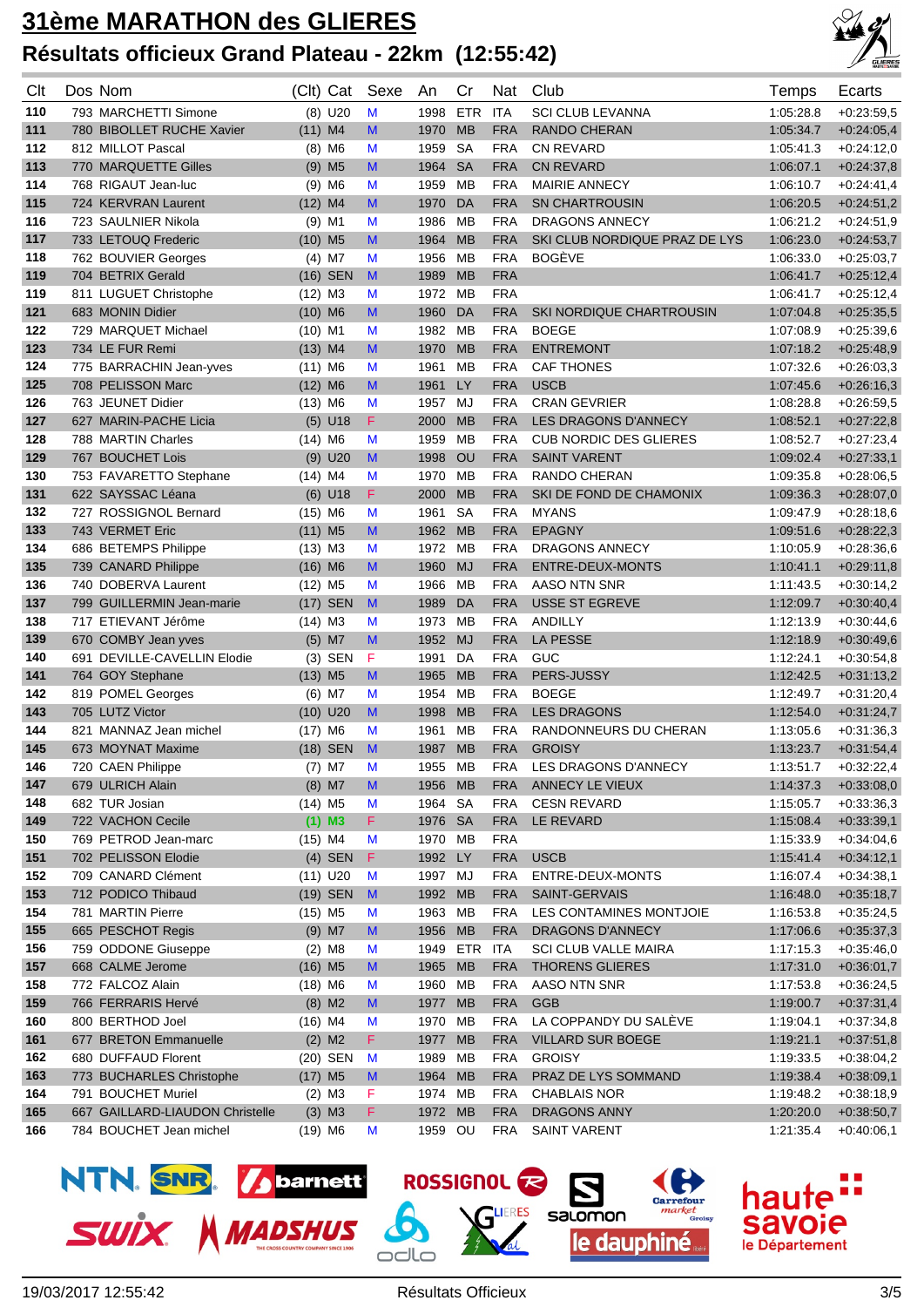## **31ème MARATHON des GLIERES Résultats officieux Grand Plateau - 22km (12:55:42)**



| Clt | Dos Nom                 |                       | (Clt) Cat            | Sexe         | An   | Cr         | <b>Nat</b> | Club                             | Temps     | Ecarts       |
|-----|-------------------------|-----------------------|----------------------|--------------|------|------------|------------|----------------------------------|-----------|--------------|
| 167 | 813 ARDIGÒ Luca         | $(17)$ M4             |                      | M            | 1967 | <b>ETR</b> | <b>ITA</b> | <b>SCI NORDICO VARESE</b>        | 1:21:57.4 | $+0.40:28,1$ |
| 168 | 794 EHRHART Matthieu    | $(18)$ M4             |                      | M            | 1969 | <b>MV</b>  | <b>FRA</b> | <b>CAF COLMAR</b>                | 1.23:40.6 | $+0.42:11,3$ |
| 169 | 730 CHARTON Jean noel   | $(20)$ M6             |                      | M            | 1961 | <b>MJ</b>  | <b>FRA</b> | <b>SC ABBAYE</b>                 | 1:25:11.6 | $+0.43:42,3$ |
| 170 | 745 GUILLOT Laurence    |                       | $(4)$ M3             | F            | 1972 | <b>MB</b>  | <b>FRA</b> | <b>EVIRES</b>                    | 1:26:30.2 | $+0.45:00,9$ |
| 171 | 664 GUILLOT Franck      | $(15)$ M3             |                      | M            | 1973 | <b>MB</b>  | <b>FRA</b> | <b>EVIRES</b>                    | 1:26:30.3 | $+0.45:01.0$ |
| 172 | 738 BACHELIER Denis     | $(21)$ M6             |                      | M            | 1957 | MJ         | <b>FRA</b> | <b>ROGNA</b>                     | 1:26:32.2 | $+0.45:02.9$ |
| 173 | 810 BOURRIER Francois   |                       | $(3)$ M <sub>8</sub> | M            | 1948 | <b>SA</b>  | <b>FRA</b> |                                  | 1:26:47.2 | $+0.45:17,9$ |
| 174 | 694 SAUVADET Elise      |                       | $(1)$ M1             | F            | 1982 | <b>MB</b>  | <b>FRA</b> | <b>SC. VILLARD</b>               | 1:27:01.9 | $+0.45:32,6$ |
| 175 | 706 VEDOVINI Christian  | $(18)$ M <sub>5</sub> |                      | M            | 1966 | <b>MB</b>  | <b>FRA</b> | <b>EVIRES</b>                    | 1:27:05.7 | $+0.45:36.4$ |
| 176 | 703 SAUVADET Claire     |                       | $(3)$ M <sub>2</sub> | F            | 1979 | <b>MB</b>  | <b>FRA</b> | <b>SC VILLARD</b>                | 1:27:23.1 | $+0.45:53.8$ |
| 177 | 701 MERLEN Michaël      | $(16)$ M3             |                      | M            | 1973 | <b>MB</b>  | <b>FRA</b> | <b>ARGONAY</b>                   | 1:28:21.3 | $+0.46:52,0$ |
| 178 | 805 CHEVALIER Régis     | $(19)$ M4             |                      | M            | 1967 | <b>MB</b>  | <b>FRA</b> | <b>CLUB NORDIQUE DES GLIERES</b> | 1:28:32.9 | $+0.47:03,6$ |
| 179 | 777 CAILLETAUD Georges  | $(10)$ M7             |                      | M            | 1953 | IF         | <b>FRA</b> | <b>SCEAUX</b>                    | 1:28:54.0 | $+0:47:24,7$ |
| 180 | 817 FABRE Gilles        | $(11)$ M1             |                      | M            | 1985 | <b>MB</b>  | <b>FRA</b> | <b>VETRAZ MONTHOUX</b>           | 1:30:16.4 | $+0.48:47,1$ |
| 181 | 752 LEFRANCOIS Frédéric | $(17)$ M3             |                      | M            | 1976 | <b>MJ</b>  | <b>FRA</b> | <b>PRÉMANON</b>                  | 1:30:35.6 | $+0.49:06,3$ |
| 182 | 789 JOMIER Yann         | $(19)$ M <sub>5</sub> |                      | M            | 1963 | <b>MB</b>  | <b>FRA</b> | <b>DRAGONS ANNECY</b>            | 1:31:12.6 | $+0.49:43,3$ |
| 183 | 778 D'AMBROSIO Stefano  | $(18)$ M3             |                      | M            | 1973 | <b>ETR</b> | <b>ITA</b> | <b>COLOGNY</b>                   | 1:31:13.5 | $+0.49:44,2$ |
| 184 | 707 MAILLET Guillaume   | $(12)$ M1             |                      | M            | 1982 | <b>MB</b>  | <b>FRA</b> | <b>ANNEMASSE</b>                 | 1:32:07.4 | $+0.50.38,1$ |
| 185 | 697 BARRAL Jean pierre  |                       | $(4)$ M <sub>8</sub> | M            | 1948 | <b>SA</b>  | <b>FRA</b> | SKI CLUB AIX LES BAINS           | 1:33:59.4 | $+0.52:30,1$ |
| 186 | 732 NIER Francoise      |                       | $(1)$ M5             | F            | 1963 | <b>MB</b>  | <b>FRA</b> | <b>CRUSEILLES</b>                | 1:35:32.2 | $+0.54:02,9$ |
| 187 | 674 PILLER Virginie     |                       | $(7)$ U18            | F            | 2000 | <b>MB</b>  | <b>FRA</b> | CLUB NORDIQUE DES GLIÈRES        | 1:35:59.6 | $+0.54:30,3$ |
| 188 | 714 BENOIT Pauline      |                       | $(4)$ M <sub>2</sub> | F            | 1977 | MB         | <b>FRA</b> | <b>ANDILLY</b>                   | 1:36:51.2 | $+0.55:21.9$ |
| 189 | 690 VERSCHAEVE Edouard  | $(19)$ M3             |                      | M            | 1973 | <b>MB</b>  | <b>FRA</b> | <b>VIUZ EN SALLAZ</b>            | 1:37:20.7 | $+0.55.51,4$ |
| 190 | 698 CARRARA Manuel      |                       | $(5)$ M <sub>8</sub> | M            | 1950 | LY         | <b>FRA</b> | <b>SKI CLUB LOMPNES</b>          | 1:37:21.8 | $+0.55:52.5$ |
| 191 | 731 ROUX-DIDIER Martine |                       | $(2)$ M <sub>5</sub> | F            | 1963 | <b>MB</b>  | <b>FRA</b> | <b>CHABLAIS NORDIC</b>           | 1:37:35.2 | $+0.56.05,9$ |
| 192 | 685 MOUTON André        |                       | $(6)$ M <sub>8</sub> | M            | 1951 | <b>MB</b>  | <b>FRA</b> | <b>CRUSEILLES</b>                | 1:40:50.5 | $+0.59:21,2$ |
| 193 | 822 GOEMANS José        | $(11)$ M7             |                      | M            | 1953 | <b>MB</b>  | <b>FRA</b> | <b>DINGY ST CLAIR</b>            | 1:41:43.7 | $+1:00:14,3$ |
| 194 | 666 PELLET MANY André   | (7)                   | M8                   | M            | 1949 | <b>MB</b>  | <b>FRA</b> | SKI CLUB VIUZ EN SALLAZ          | 1:46:22.8 | $+1:04:53,5$ |
| 195 | 695 REZVOY Xavier       | $(20)$ M4             |                      | $\mathsf{M}$ | 1968 | <b>MV</b>  | <b>FRA</b> |                                  | 1:49:12.5 | $+1:07:43,2$ |
| 196 | 814 BREYTON Jacques     |                       | $(2)$ M9             | M            | 1944 | <b>MV</b>  | <b>FRA</b> | <b>VAGNEY ROCHE</b>              | 1:50:07.4 | $+1:08:38,1$ |
| 197 | 818 COSTARELLA Giuseppe |                       | $(8)$ M8             | M            | 1951 | <b>ETR</b> | <b>ITA</b> | <b>VENARIA REALE</b>             | 2:00:21.2 | $+1:18:51,9$ |
| 198 | 741 BOIREAU Alain       |                       | $(9)$ M8             | M            | 1951 | <b>MB</b>  | <b>FRA</b> | <b>MJC EVIAN-LES-BAINS</b>       | 2:21:14.3 | $+1:39:45,0$ |
| 199 | 823 FERRY Maylis        |                       | $(5)$ SEN            | F            | 1989 | <b>SA</b>  | <b>FRA</b> | <b>ARVILLARD</b>                 | 2:22:10.9 | $+1:40:41,6$ |
| 200 | 792 FERRY Laure         |                       | $(6)$ SEN            | F            | 1991 | IF         | <b>FRA</b> | <b>CHÂTILLON</b>                 | 2:22:11.7 | $+1:40:42,4$ |

|     | 802 MAION Serge           | M8             | M            | 1951 | <b>MB</b>  | <b>FRA</b> |                            | Non Traité |
|-----|---------------------------|----------------|--------------|------|------------|------------|----------------------------|------------|
|     | 726 DELLION Kévin         | <b>SEN</b>     | M            | 1991 | <b>SA</b>  | <b>FRA</b> | LA ROCHE SUR FORON         | Abandon    |
|     | 757 DESUZINGE Pascal      | M <sub>5</sub> | M            | 1962 | <b>MB</b>  | <b>FRA</b> | SKI CLUB DE BELLEVAUX      | Abandon    |
|     | 820 COLOMBO Massimo       | M <sub>8</sub> | M            | 1951 | ETR        | <b>ITA</b> | <b>SCI CLUB LEVANNA</b>    | Abandon    |
|     | 642 DECHAMBOUX Félix      | U18            | $\mathbf{M}$ | 1999 | <b>MB</b>  | <b>FRA</b> | <b>CN PAYS ROCHOIS</b>     | Absent     |
|     | 649 VERKINDT Marie-hélène | U18            | F            | 1999 | DA         | <b>FRA</b> | CO7LAUX                    | Absent     |
|     | 653 BERGER Michael        | M <sub>2</sub> | M            | 1977 | <b>DA</b>  | <b>FRA</b> | <b>USSE SAINT EGREVE</b>   | Absent     |
|     | 658 MICHEL Philippe       | M <sub>2</sub> | M            | 1977 | MВ         | <b>FRA</b> | CS LA CLUSAZ               | Absent     |
|     | 684 DEMOLIERES Sylvain    | M <sub>1</sub> | M            | 1986 | <b>MB</b>  | <b>FRA</b> | <b>VILLAZ</b>              | Absent     |
|     | 699 LEBLAN Julien         | M <sub>1</sub> | M            | 1982 | <b>MB</b>  | <b>FRA</b> | LE SAPPEY                  | Absent     |
|     | 710 ROZE Christian        | M8             | M            | 1950 | <b>SA</b>  | <b>FRA</b> | <b>BAUGES SN</b>           | Absent     |
|     | 719 CUSIN Pierre          | M7             | M            | 1955 | MВ         | <b>FRA</b> | <b>DRAGONS ANNECY</b>      | Absent     |
| 721 | <b>BOURGAUX Christian</b> | M8             | M            | 1949 | <b>ETR</b> | <b>FRA</b> | <b>SATIGNY</b>             | Absent     |
|     | 725 CAUDROIT Jerome       | M <sub>3</sub> | M            | 1976 | <b>MB</b>  | <b>FRA</b> | <b>LOISIN</b>              | Absent     |
|     | 737 ROLLAND Loic          | <b>SEN</b>     | $\mathbf{M}$ | 1992 | <b>MB</b>  | <b>FRA</b> | <b>VIUZ LA CHIESAZ</b>     | Absent     |
|     | 746 GUELLAFF Pierrick     | M <sub>1</sub> | M            | 1983 | <b>ETR</b> | <b>FRA</b> | <b>GENEVE</b>              | Absent     |
|     | 747 LEBLAN Christophe     | M <sub>2</sub> | M            | 1978 | <b>MB</b>  | <b>FRA</b> | <b>LE SAPPEY</b>           | Absent     |
|     | 751 CARBILLET Benoît      | M <sub>3</sub> | M            | 1975 | <b>MB</b>  | <b>FRA</b> | <b>AVIERNOZ</b>            | Absent     |
|     | 755 BYLICKI Aurelien      | M <sub>1</sub> | M            | 1986 | <b>MB</b>  | <b>FRA</b> | <b>THORENS GLIERES</b>     | Absent     |
|     | 761 TAILLANDIER Eric      | M <sub>5</sub> | M            | 1963 | MВ         | <b>FRA</b> | <b>DRAGONS ANNECY</b>      | Absent     |
|     | 815 FOUGEROUSSE Claire    | M <sub>3</sub> | F            | 1972 | DA         | <b>FRA</b> | <b>SKI NORDIQUE OISANS</b> | Absent     |